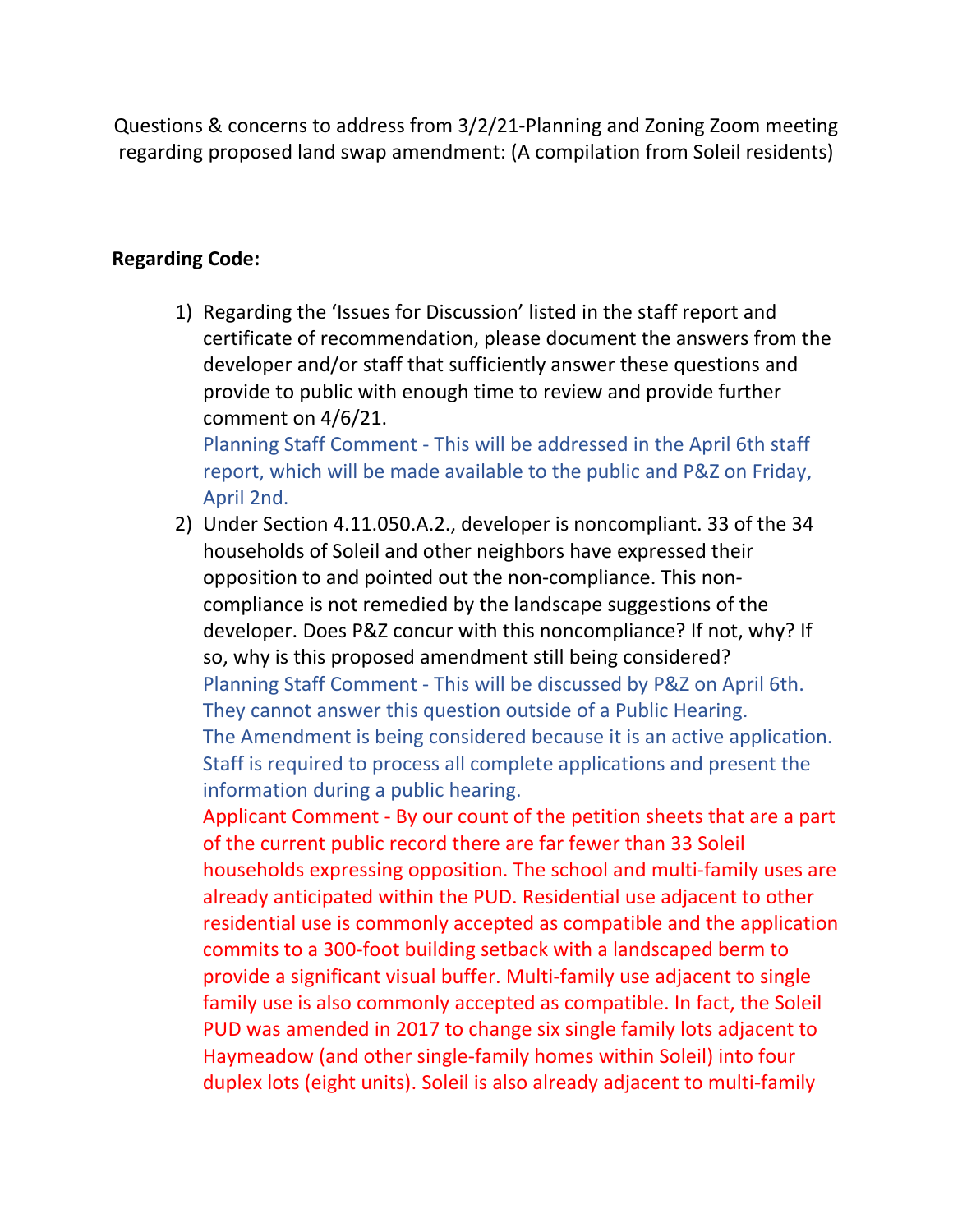development (Brush Creek Village Townhomes) and single-family homes in Eagle Ranch are adjacent to multi-family condo developments (Founders and West Village).

3) After hearing developer rep-Rick state that a new water supply would need to be installed at large expense, we disagree with the statement summary by staff that the developer proposal to move housing does not confer a special benefit per Section 4.11.050(3). Applicant Comment - Section 4.11.050(3) states that the amendment is

not granted solely to confer a special benefit upon any person. Abrika agrees that it, and the community will benefit from the swap.

- 4) Staff expressly stated that ALL 6 conditions for amendment need to be met. Developer does not meet ALL 6 conditions. Does the Town agree? If the Town feels differently please clarify? Planning Staff Comment - All six conditions are evaluated in the March 2nd staff report and will be updated in the April 6th staff report based on the additional information provided by the applicant. We do not know if the Town decision makers agree yet or not, this is part of the public hearing process.
- 5) In using a piece of the 2010 EACP, developer states quote, "we are reminded of the town's desire to cluster density nearer the town core and to maintain the "country lane feel". However, staff report states the inconsistencies with that statement under condition 1 for Section 4.11.050.A.1-6--"except that clustering is primarily encouraged in and around established commercial centers. With a swap, the 'country lane feel' is lost and doesn't follow the clustering plan. Does the Town agree with this statement? Does the Town also agree that this disqualifies the proposed amendment due to not meeting these conditions and Codes? Planning Staff Comment - The "country lane feel" referenced in the Plan is along Brush Creek Road. The Haymeadow development is setback significantly from Brush Creek Road. The March 2nd staff report addresses compliance with the 2010 Plan and the original PUD application was found to be in compliance with this plan.
- 6) Town of Eagle Planning Code 4.07.100A.3 states "Ensure that proposed developments and subdivisions promote a healthful and convenient distribution of population, the wise and efficient expenditure of public funds, including the funds of other governmental entities, as well as the adequate provision of essential public services, facilities and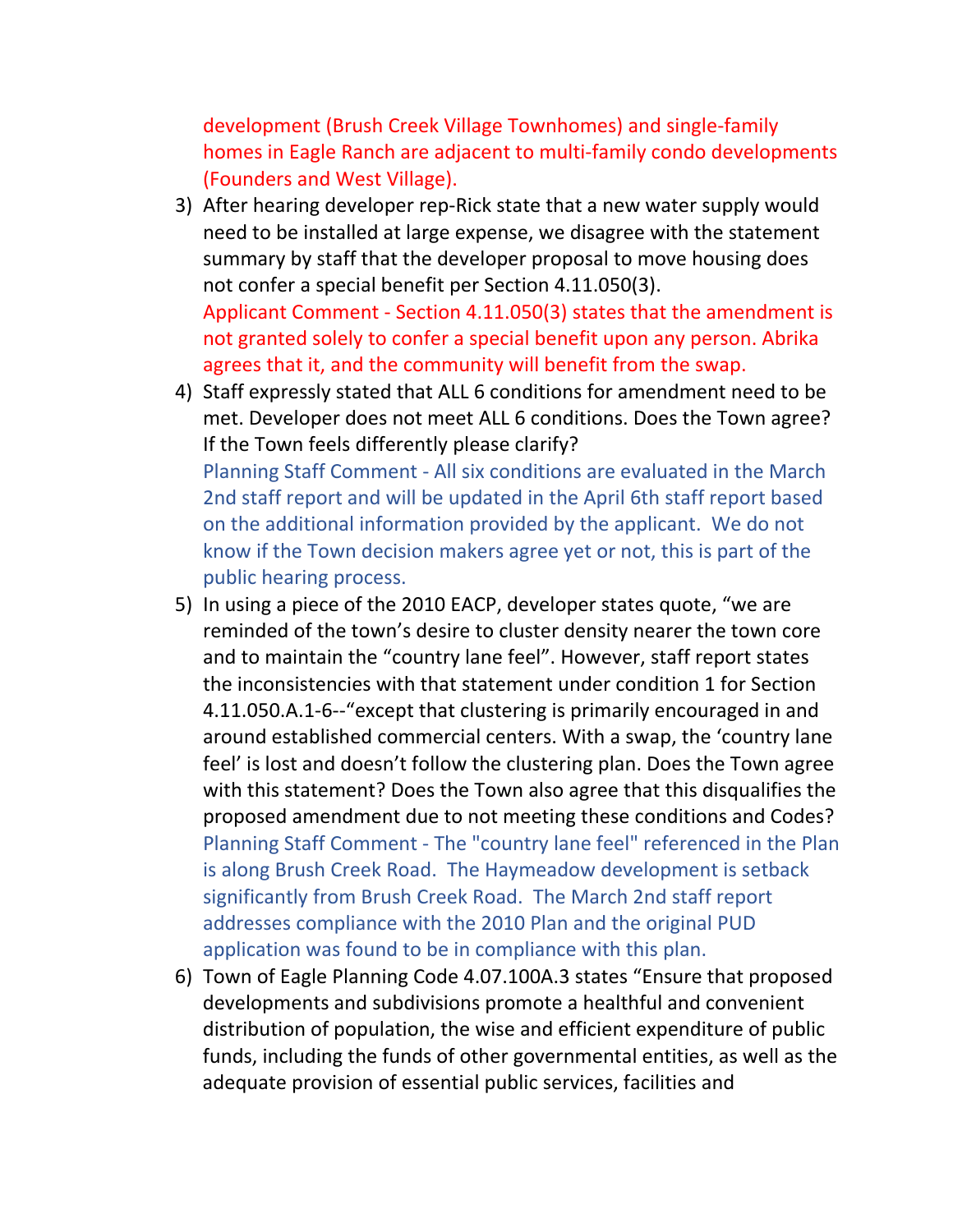requirements, including schools; and" Could the Town Staff please state how they PUD amendment is promoting a healthful and convenient distribution of population? The compact nature of the now proposed multi-family units into the 1<sup>st</sup> phase is not distributing population. The original PUD document which shows a spread of multi-family units in the different phases is a much better and healthful distribution of population.

Planning Staff Comment - This is discussed in the March 2nd staff report. Staff and the applicant have provided general responses for various development impacts, these will be much more thoroughly studied, only if the application is approved and a development permit application is submitted.

Town of Eagle Planning Code 4.07.100A.4 states, "Provide procedures for local review and evaluation of the environmental and socialeconomic effects of proposed development projects and subdivisions, including essential public and private services and facilities, prior to granting major development permits or subdivision approvals; and" The Developer PUD amendment has not even mentioned the effects of wildlife other than for the cabin part of the project. The original PUD document had a study on wildlife impacts which is now outdated, are they going to provide an update to reflect current conditions? Has there been a study to see how the wildlife would be affected by clustering all the multi-family housing together and how the added noise, lighting and pollution would affect them? This PUD amendment could also have serious effects on the Haymaker Trail, the sudden influx of population as opposed to the gradual increase could seriously damage the local trails.

Planning Staff Comment - The process discussed in the code here, relates to Development Permits and Subdivisions. Staff and the applicant have provided general responses for various development impacts, these will be much more thoroughly studied, only if the application is approved and a development permit application is submitted.

Applicant Comment - The Division of Wildlife provided referral comments and did not mention these concerns.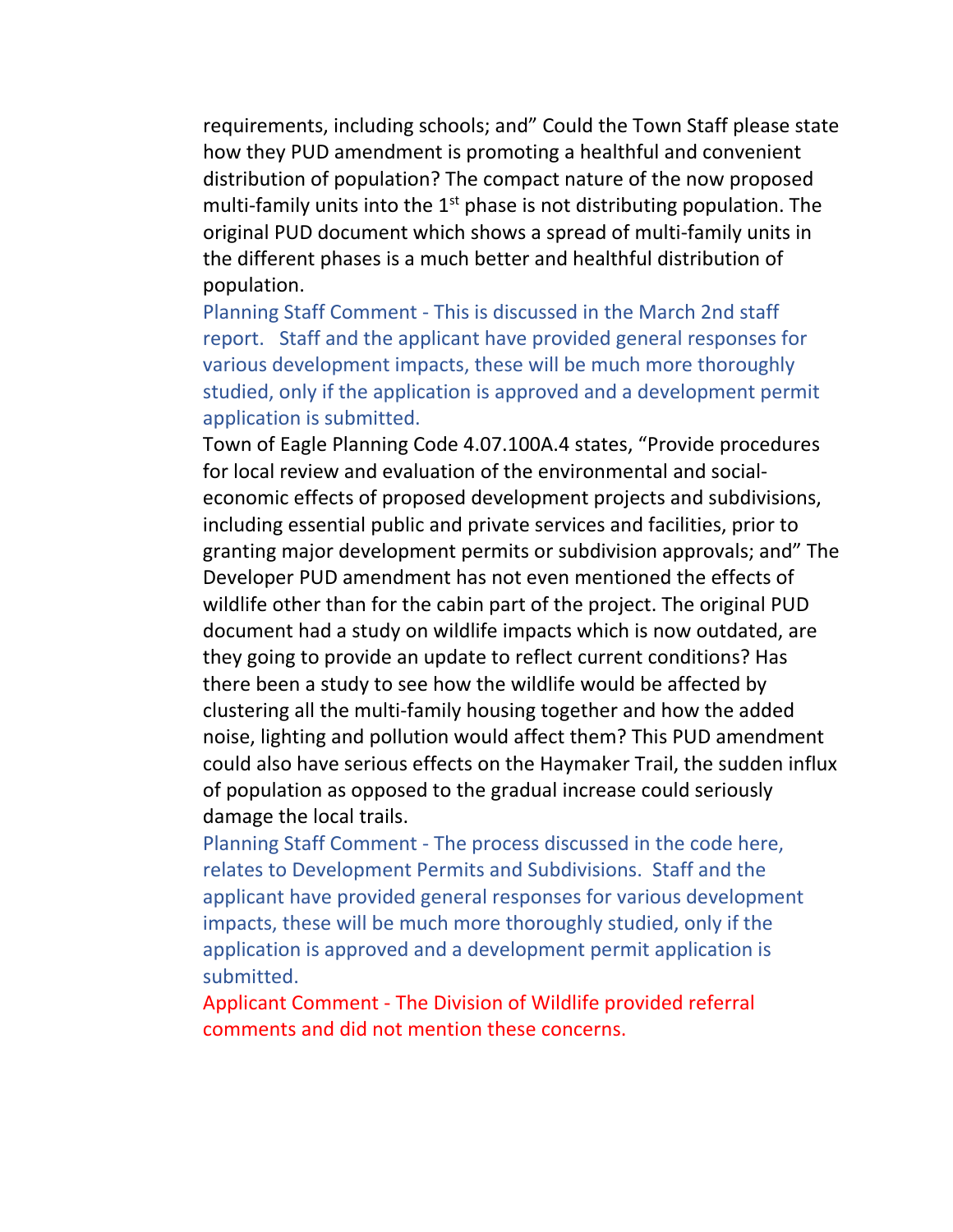7) Could the Town Staff please provide feedback on how exactly the proposed amendment is in compliance with the 2010 Eagle Area plan points 2.2A thru F?

Planning Staff Comment - An evaluation of the 2010 Plan was provided in the March 2nd staff report, but 2.2A thru F are commented on below.

2.2.A. *Promote the development of compact neighborhoods in close proximity to public transit options and established neighborhood retail centers*.

Planning Staff Comment - There may be a public transit stop at Mountain Recreation in the future, as shown in the master plan. This would then place a more compact development in close proximity to a transit stop. There is no established retail center close to the Haymeadow development.

2.2.B. *As determined appropriate, work to Increase residential and commercial densities in established neighborhood retail center areas*. Staff Comment - This is an action item and does not apply to the application.

2.2.C. *Work to amend regulatory barriers that prevent the intensification of development in identified areas already served by Town infrastructure*.

Staff Comment - This is an action item and does not apply to the application.

2.2.D. *Identify specific redevelopment and infill opportunities on vacant or under-utilized lots in otherwise built-up areas through future subarea planning efforts. Ensure that infill and redevelopment areas contain sufficient land for community facilities, recreation and government services as appropriate*.

Staff Comment - Does not apply to this application.

2.2.E. *Utilize Incentives Including public private partnerships, density bonuses and modification of development requirements to encourage Infill and redevelopment*.

Staff Comment - Does not apply to this application.

2.2.F. *Ensure residential Infill and redevelopment outcomes blend appropriately with the character and scale of surrounding neighborhoods*.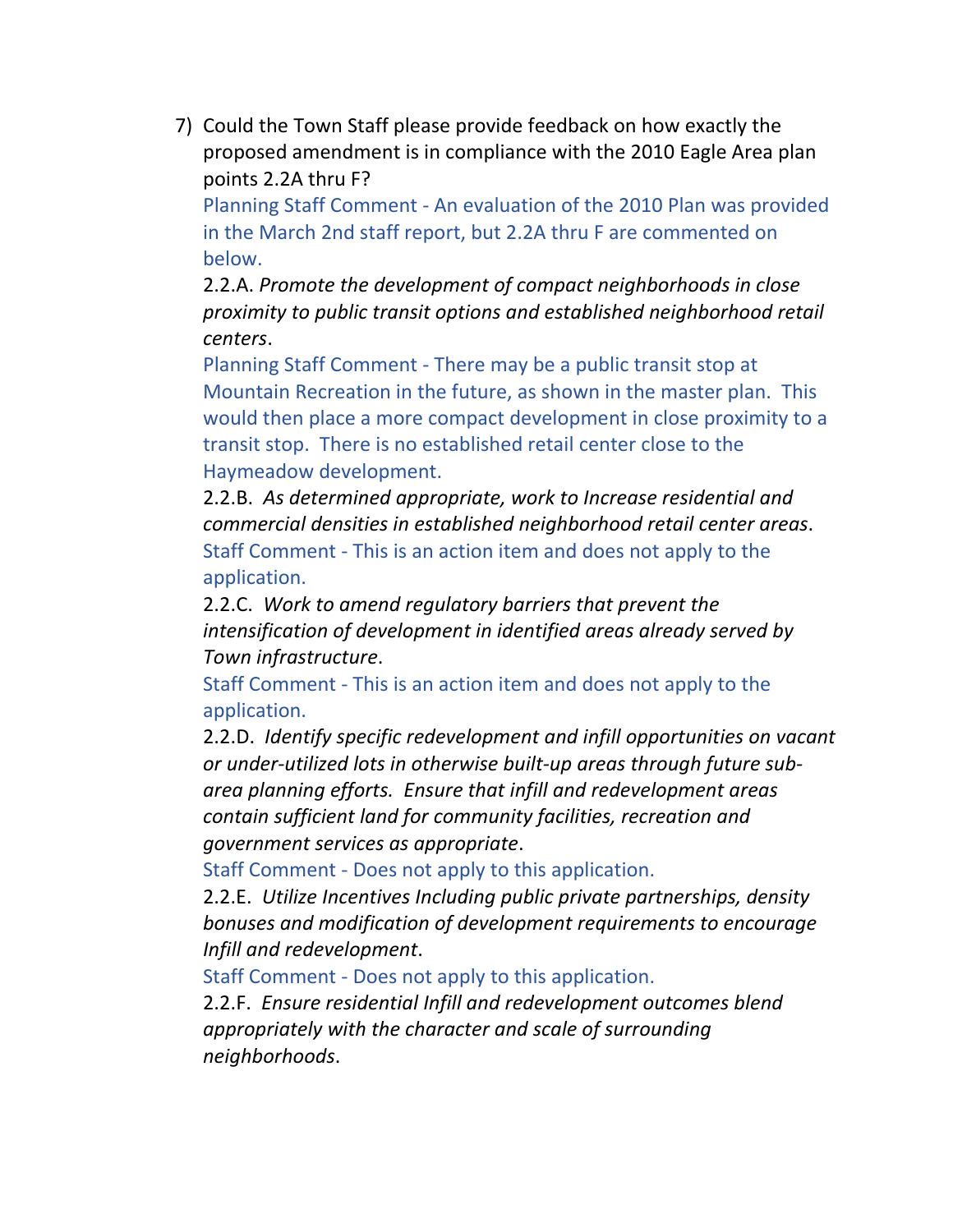Staff Comment - This doesn't truly apply to this application, as this is a PUD, not infill or redevelopment. But the evaluation of appropriate blending of character and scale will be evaluated both during Development Permits for each neighborhood and when Design Guidelines are submitted (also through the development permit process).

- 8) The 2010 and 2020 reports indicate that this development is zoned for single family housing and medium density housing - this proposed swap will be high density housing. Why after all the money spent on these reports, community input, council input is this zoning being ignored and the Town Staff allowing for the developer to re-zone it as they see fit? Planning Staff Comment - The 2020 Comprehensive Plan is not applicable to this application. A PUD is it's own zone district and is governed by the PUD guide and guided by the 2010 Plan. Haymeadow was already shown to conform with the 2010 Plan. Applicant Comment - The Haymeadow PUD as already approved allows for up to 15 units per acre. The application proposes to place 112 units on 14 acres, or 8 units per acre, compared to 6.2 units per acre in Soleil.
- 9) For those P&Z members who may be thinking about voting for approval of the land swap, I would like to hear from each of them why they think this DOES NOT substantially adversely affect neighbors and why they think Town of Eagle Code Section 4.11.050 item #2 does not apply. Planning Staff Comment - This is what will be discussed at the April 6th Public Hearing. We really have not heard from P&Z yet as we did not get to that portion of the hearing on March 2nd.
- 10) The concern for using only the 2010 EACP for compliance doesn't follow what has been asked of the developer in other areas. ie: developer required to submit a Joint Excavation Plan to comply with the Town's recently approved Joint Excavation Ordinance. Will the Town require compliance with 2010 EACP and recently passed 2020 Comprehensive Plans moving forward? If not, why? This development has been multiple years in the making and should comply with current standards moving forward, especially when proposed amendments are submitted. Does the P/Z agree? Stating that their application was submitted at an earlier date doesn't coincide with today's changes and focus for our Town.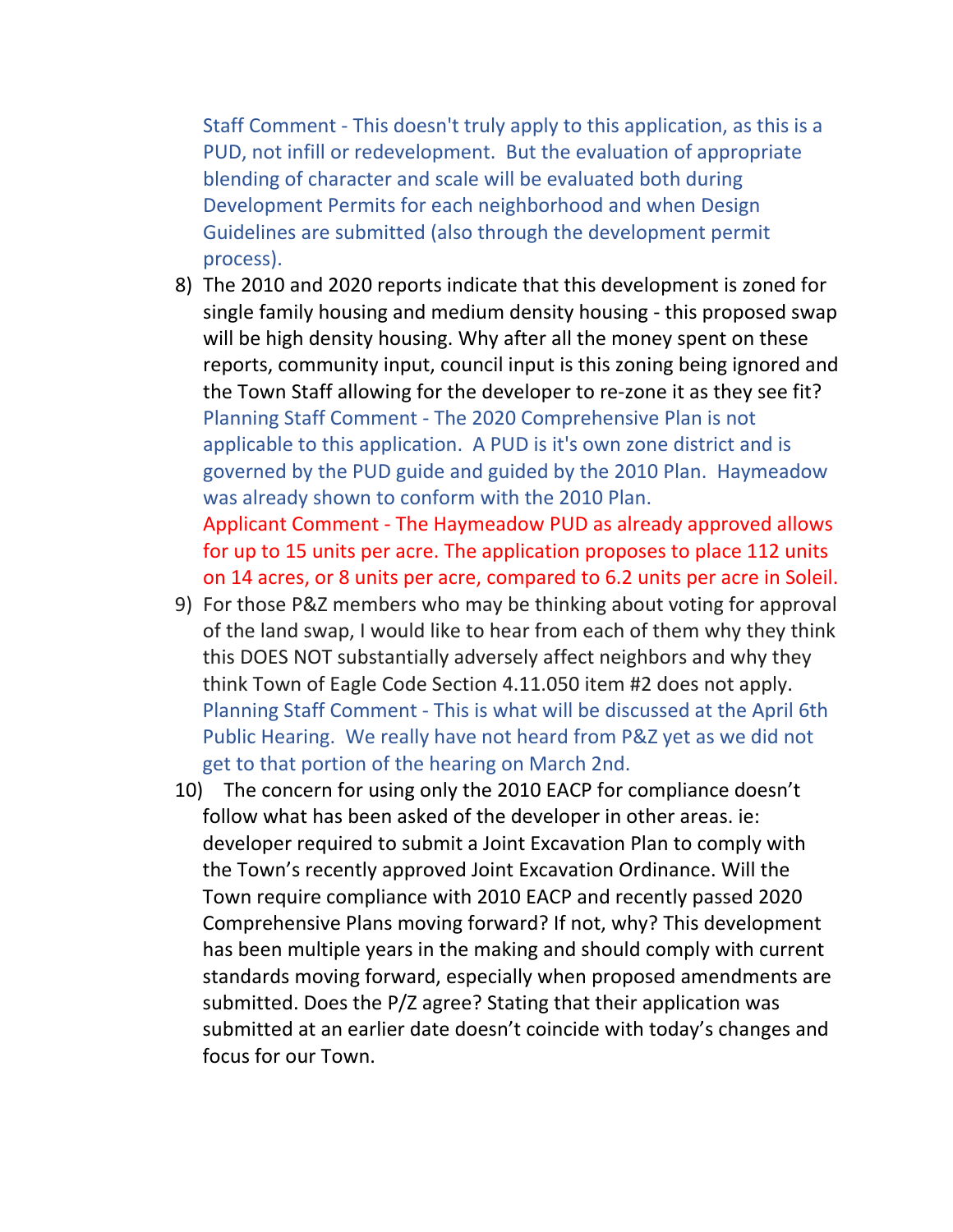Planning Staff Comment - The policies and regulations used to evaluate an application are only those in place at the time that an application is deemed complete.

11)The need for more housing has blinded those making decisions and taken a back seat to following standards currently in place. Per 2) of 4.11.050-Soleil, surrounding neighbors, and Town facilities will be affected "in a substantially adverse manner either the enjoyment of land abutting upon(Mountain Rec), adjoining or across a street from the PUD(Soleil) or public interest and 4) "does confer a special benefit to any person"-to both ECSD and developer. Staff, please state how you feel the developer and the ECSD with the developer incentives are not conferring special benefit?

Planning Staff Comment - This is discussed in the March 2nd staff report.

Applicant Comment - Abrika believes this is an opinion and is to be determined through the public process.

# **Regarding Staff:**

12) Address through the Town's atty, the developer proposal to offer 5 units to ECSD, that doesn't allow others in need of housing that same opportunity. How can the developer legally limit this housing to ECSD employees only when ECSD will not own these units? Planning Staff Comment - This is a private agreement between the Developer and ECSD for 5 additional units. These units would be provided separately from the LERP (Local Employee Residency Program). Applicant Comment - Just as Abrika can reserve units for local residents

under the LERP plan, Abrika can also reserve units for ECSD employees separately.

13) It appeared on Zoom many Planning and Zoning members had their minds made up to approve a swap. Why, and how did they come to that conclusion when not all information has been presented, and especially knowing such an overwhelming majority are opposed to this swap?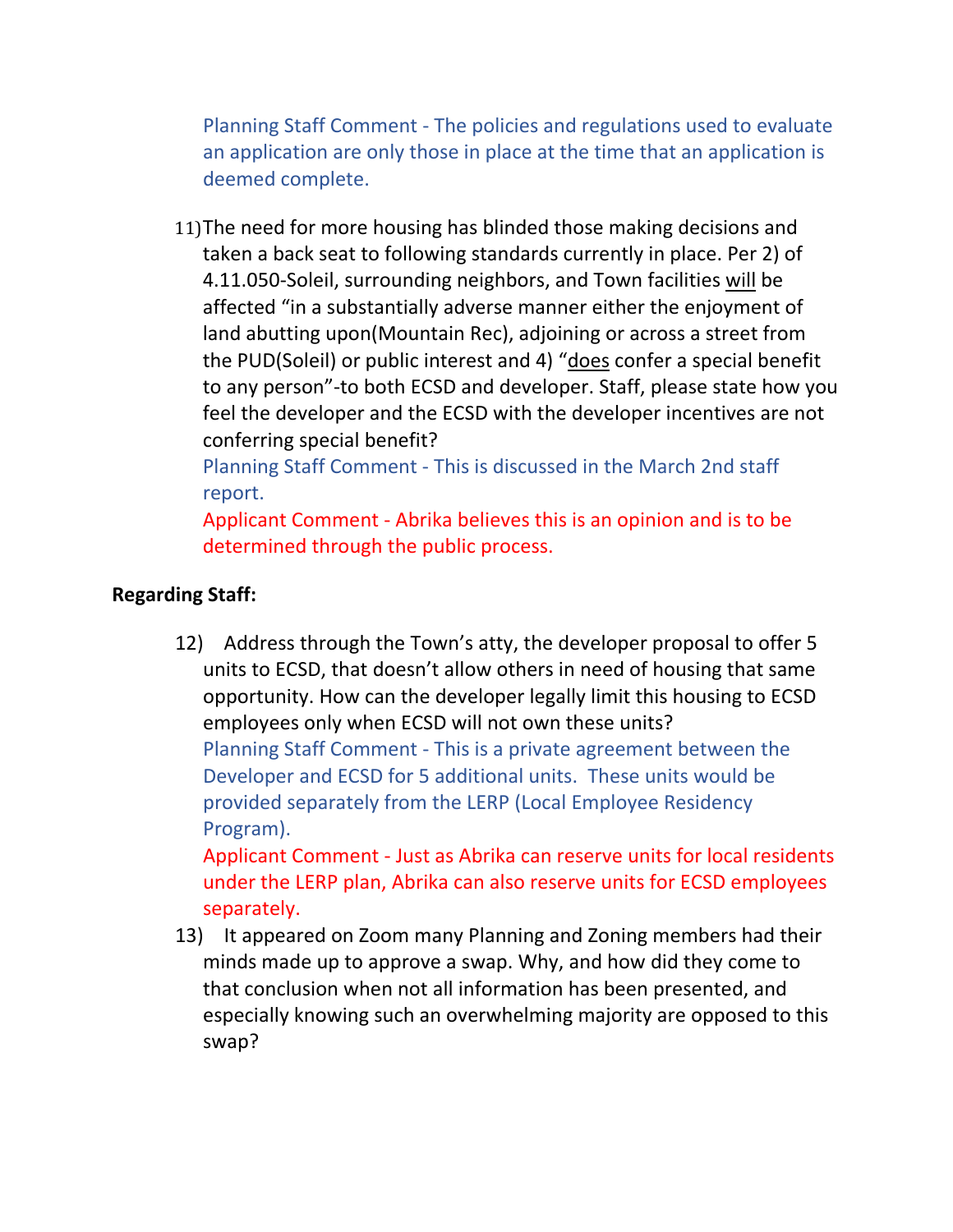Planning Staff Comment - P&Z did not provide any deliberation or opinion on outcome on March 2nd. They did ask questions of the applicant and staff and they took Public Comment, that was all. Applicant Comment - Question directed at P&Z, this was not our perception.

14) After reading the recently published information packet, it appeared the Town P/Z had all but rubber-stamped this swap. Does the Town P/Z feel differently now based on the 3/2/21 meeting? If so, why? If not, why not? This appears to be no different than the ECSB meeting vote in favor of the reallocation of the currently approved site to the proposed site, without any discussion. Following the leader of a meeting stating he was in favor and all others following suit without discussion, doesn't sit well at all. The decision should be a joint all-inclusive decision by elected or appointed officials taking the lead from those who they represent. In this case, it didn't seem like that at all. Instead, the developer is providing incentives to entice a swap and our representatives seem to be going along to get along. State otherwise to convince me this isn't happening.

Planning Staff Comment - The application will be evaluated based on the Code standards and conformance with the 2010 Plan. P&Z will discuss public comment and the staff report on April 6th and make a recommendation to Council, Council will then make the decision on this application.

Applicant Comment - Question directed at P&Z, this was not our perception.

15) Within their report to the P/Z Commission Town Staff stated that if this development were to stay as-is then the School parcel will need to be irrigated until it is developed? Why does this need to be irrigated? Could the Town please highlight other instances of undeveloped land in Eagle which needs irrigating? Also, who will be responsible for irrigating the 2+ acres which will form the buffer zone between the multi-family housing and the Soleil development? This will require permanent irrigation which will be a significant cost and amount of water. Planning Staff Comment - It was part of the Annexation and Development Agreement that the Developer would need to Irrigate this portion of the property until ECSD was ready to develop and build a school. Should the request be approved, the Developer and then the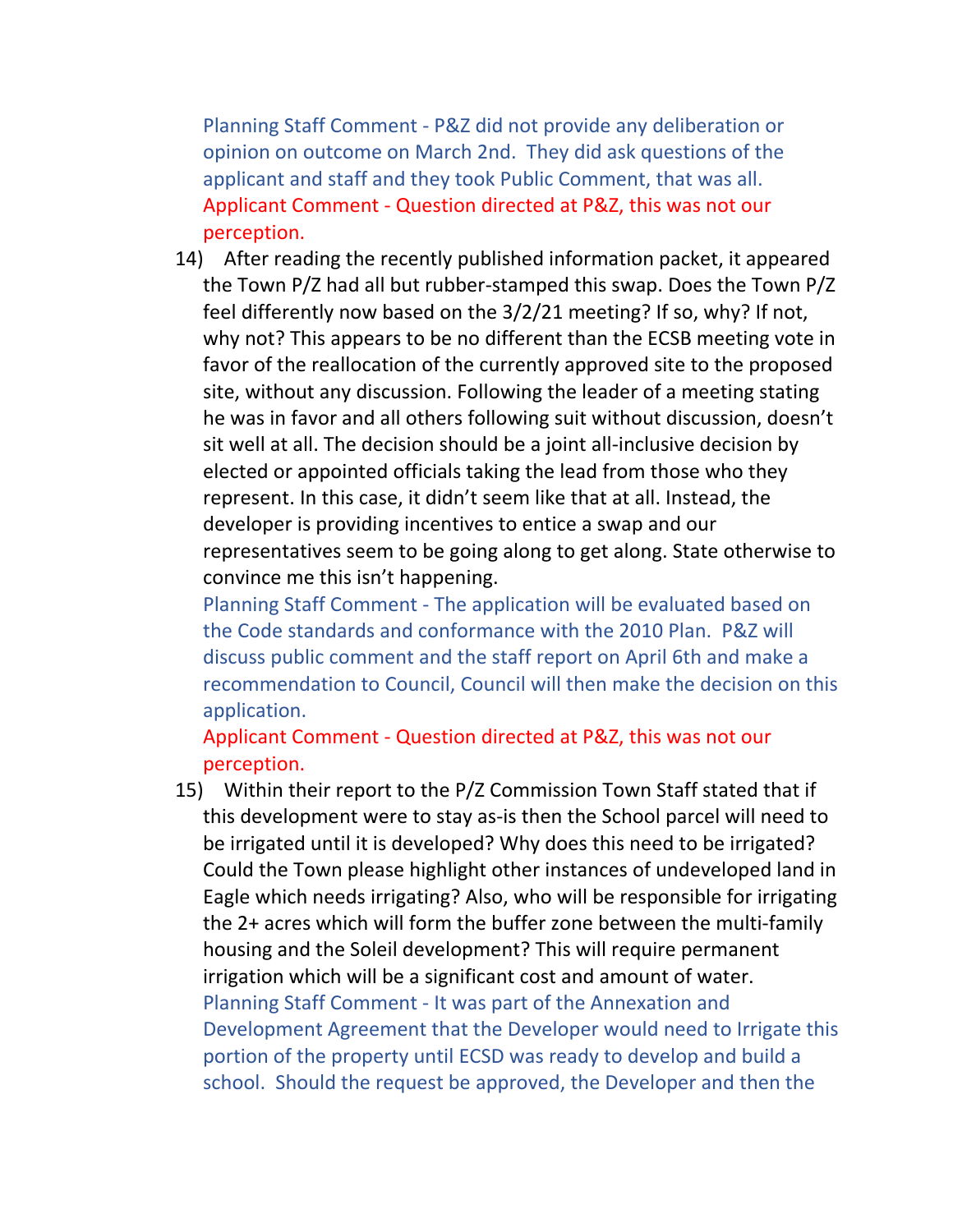HOA would be responsible for irrigating/maintaining the 2+ acre buffer area between Soleil and the proposed multi-family housing. Applicant Comment - Irrigating this field until development is required by the Approved Annexation and Development Agreement. The buffer zone will be irrigated by Haymeadow using our non-potable irrigation system at no cost to the Town or Soleil. A school site would have significantly more permanently irrigated space.

16) Can Town Staff please explain why they think it is acceptable to swap a more valuable piece of land with infrastructure in place for a less valuable piece of land with no infrastructure in place? If the Town wants to make the argument that the swapped land will eventually have infrastructure, then please explain how they are planning on ensuring the Developer does not walk away from building on any parcels after Phase 1? This seems at the moment like a financial burden and risk for the Town of Eagle and their residents in the swapping the land and basically taking the Developer on their word that they will not declare bankruptcy and walk away?

Planning Staff Comment - Staff outlined the criteria for PUD amendments, the standards in the regulations do not deal with this topic. A subdivision improvement agreement will be required to complete Infrastructure for all land within the Haymeadow PUD, including the proposed school site.

Applicant Comment - Abrika has committed to ECSD & TOE to install the necessary infrastructure to the new school site when notified by ECSD of their intent to develop the site. The development is debt-free; therefore, bankruptcy is by definition impossible.

17) The Town has recently requested proposals for consulting services from planning firms to assist in updating Land Use and Development Code. The RFP expresses issues that include the Town admitting to many flaws and contradictions within the Code, that the development process is onerous, outdated, and confusing and puts the Town at risk. How can the Town in good faith, approve such a significant proposed PUD amendment based on these issues? If the Town is still considering this proposed amendment, that would be disconcerting. However, if so, please wait until this RFP is awarded and in place to create less chance of the issues mentioned or potential legal ramifications that may follow.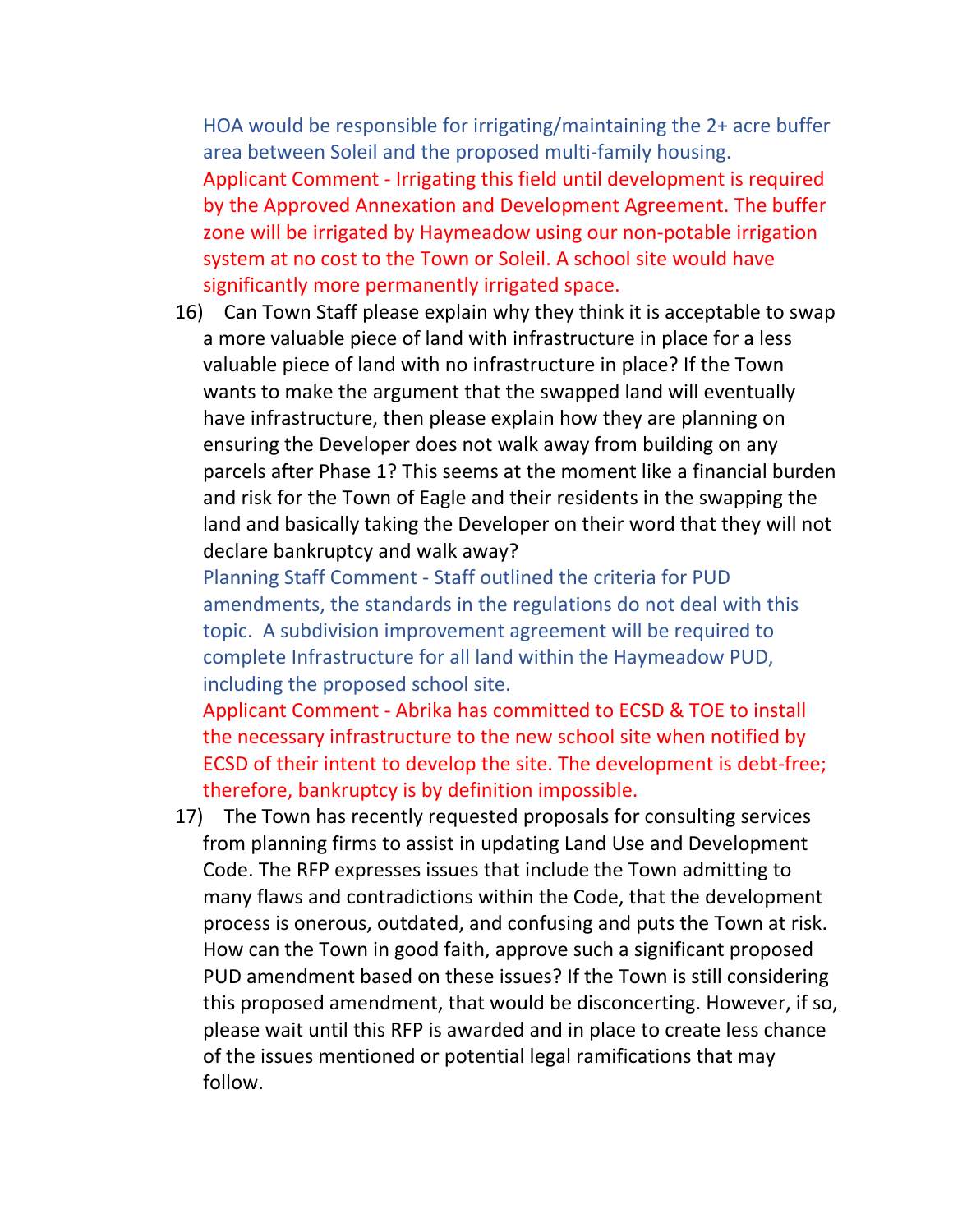Planning Staff Comment - Council has not placed a moratorium on development, therefore staff must process all complete applications.

#### **Developer Concerns:**

18) The developer provided the Soleil residents a day and  $\frac{1}{2}$  notice for a meeting to discuss something that has lasting effect on us and surrounding residents of Eagle. In that meeting, he avoided our concerns and didn't answer the tough questions. Is this the way we want to allow an out of state developer to operate and change our Town? The developer has shown other mismanagements as well. For such a huge development that will change the landscape of Eagle forever, is the Town the least bit concerned with this latest ploy of the developer to attempt a swap simply for his financial benefit? Planning Staff Comment - Previous Community Development staff had asked the developer to meet with Soleil as a way to present their Ideas to their nearest neighbor, but there was no regulation or requirement that they do so. Developers are not required to provide any type of notice outside of the Town's land use application process. As seen in the staff report, staff focuses on plans and policies to evaluate an application.

Applicant Comment - Abrika personally handed out information sheets regarding the proposal in July of 2020. Brandon offered to discuss the proposal with anyone at any time and provided his email address for doing so. In July, Abrika discussed scheduling a meeting with Soleil to present our plan but asked the HOA to wait until we had a complete site plan with renderings so that the meeting could be most productive. Abrika offered to delay submission of its application with the TOE until that meeting took place. The owner and development team took questions until there were no other questions at this meeting. Please provide any questions that were asked that you felt were not answered and we would be happy to answer them.

19) The developer is trying to stall the inevitable, spending more money. His underestimating the costs for the buildout and other requirements such as more water to the area, should not be dumped on the Town or surrounding neighbors in the form of proposed amendments to help him. Keep the approved plans in place! Stop the swap and have them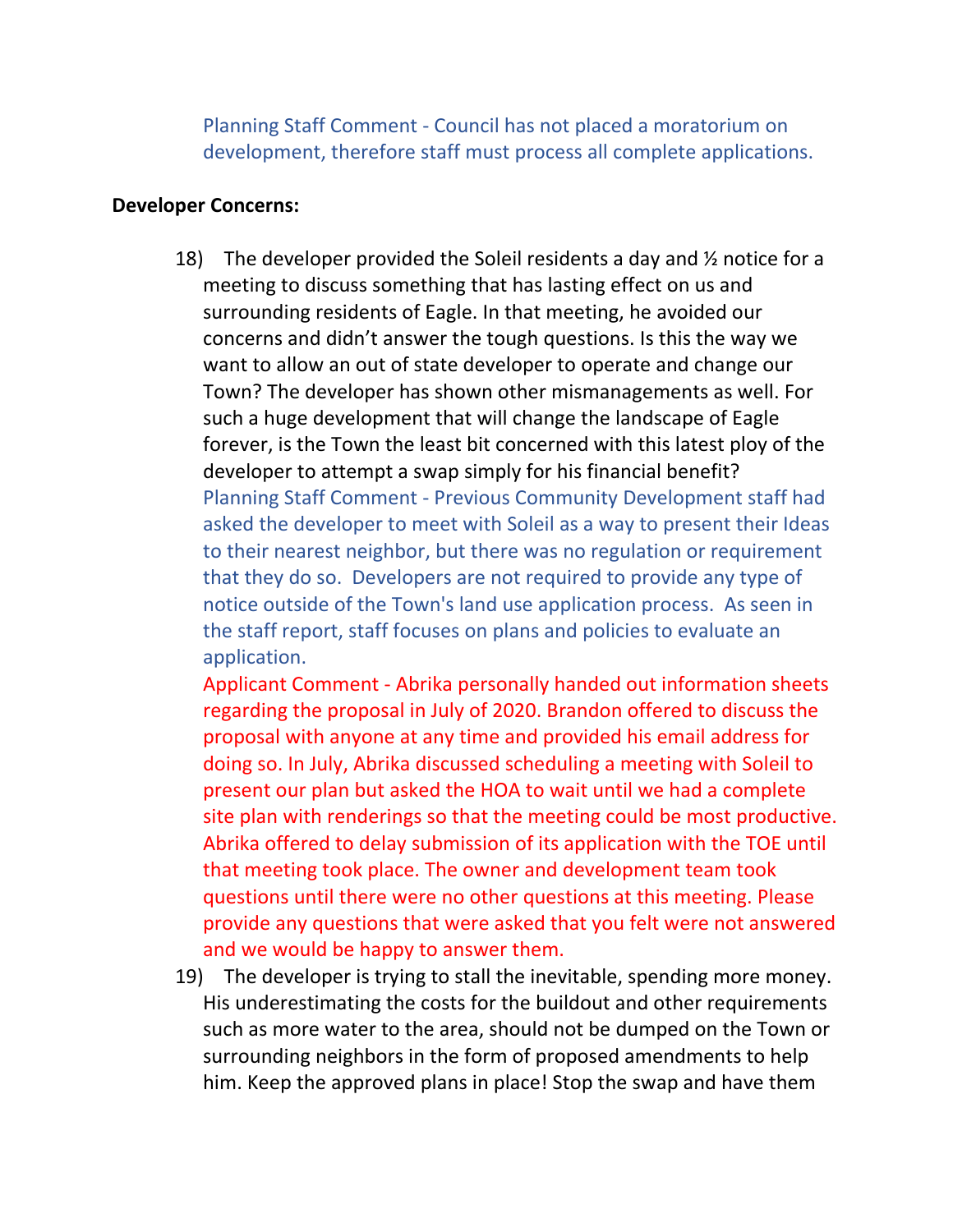start building what the Town needs-more housing, as approved. No changes in school location for them to make more money and cause a snowball-effect of issues!

Applicant Comment - We agree that the Town needs more housing.

- 20) Developer clarification as to why they have not started building any of the lower income housing in A1, A, B, or C if their first priority is to supply the Town the needed supply of workforce housing as soon as possible? Instead, they have created more waste of time and resources with a proposed amendment that clearly is for financial benefit. Applicant Comment - Our Annexation and Development Agreement and infrastructure plan requires us to start from A1 and work our way out towards the back of the property. We have not begun work on vertical construction in A1 because this swap would change and enhance the design of the currently improved multi-family tracts.
- 21) The developer is the one not allowing the necessary workforce housing needed to be built. Instead, he is stalling to attempt a tweak of the currently approved plans to make more money for himself. The Town could stop this by denying this proposal and having developer comply with the current approval. Has the Town put mandates on the developer for completion of each neighborhood section within a certain timeframe? If not, why? Are there any time completion commitments in place at all? If not, why?

Planning Staff Comment - The Annexation and Development Agreement is a public document. The ADA will be added to the Active Land Use Files page if anyone would like to review it. There are a significant number of triggers that the Developer is required to meet, but no set timeframes.

Applicant Comment - There are no requirements to complete neighborhoods by any certain timeframe. No developer would or could commit to a specific timeframe on a project of this scale.

22) By the Developer's own admission, they are far off with the plans and actually moving forward with any physical building. By the time any structures are built probably the earliest being in 2 years this is not going to be solving any housing crisis as there are multi other developments already moving forward which are solving this issue. Applicant Comment - Abrika has never made these comments being attributed to us. We have design drawings in place for the architecture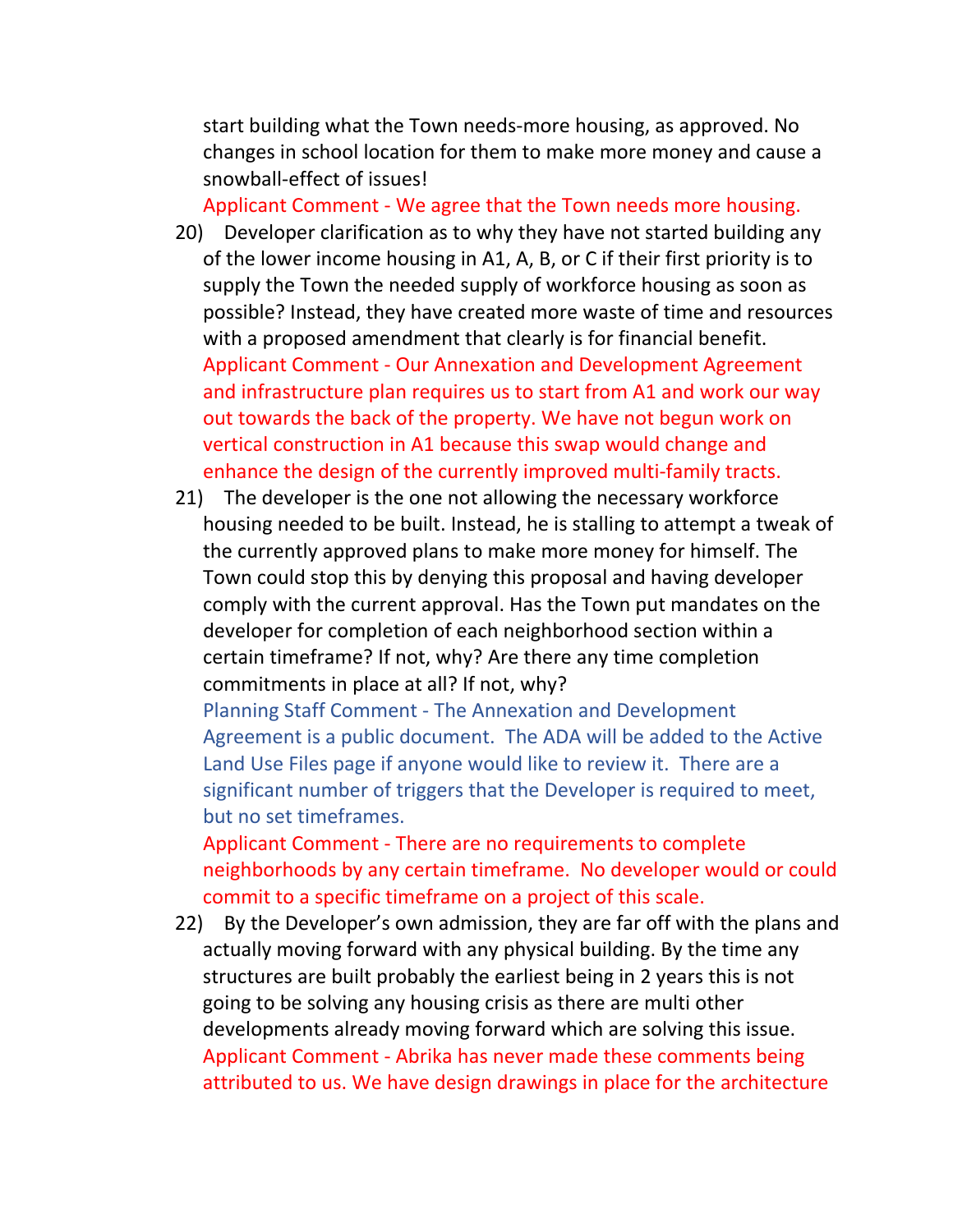and would begin vertical construction no later than the Spring of 2022 following approval of the swap. While we wish the housing crisis would simply go away in two years, it will not. The 2018 Housing Needs study identified a need for 7,970 new housing units by 2030. The study found that there were 2,110 households in the 60-100% AMI range (max price \$316k at the time) and 2,120 households in the 100-140% AMI range (max price \$443k at the time) that wanted to buy a home, and a total of only 63 listings in those price points in the entire valley.

23) If providing multi-family housing is of primary importance, these are the units that should be constructed first within the parameters of the original plan. There is no reason the rest of the town should be affected by the lack of infrastructure planning of the developer. Applicant Comment - This is not a matter of lack of planning. In fact, Abrika planned for this possibility in its current infrastructure design. This is simply a response to the changing needs of the ECSD and the lack of any housing inventory in Eagle.

### **Related to Mountain Recreation:**

24) Has Mountain Rec's opposition to this swap been acknowledged at all? They are a big caveat with future plans and this entire process. Many studies took place that resulted in the school's location where it is now. This seems to be getting forgotten and not good business for the Town of Eagle and its residents.

Planning Staff Comment - Staff quoted Mountain Rec extensively in the staff report from March 2nd.

Applicant Comment - Abrika is not aware of any study that was done to determine the optimal location for the school.

25) Mountain Recreation a public entity has spent money on producing the concept for the proposed Eagle facility improvements. They have spent money on consultants, reports, conceptual plans and cost estimates all based on the existing land parcels and having shared facilities with the school. Is the Developer or the Town of Eagle prepared to pay this money back to taxpayers for what is a potentially a waste of money now? Mountain Recreation are also moving forward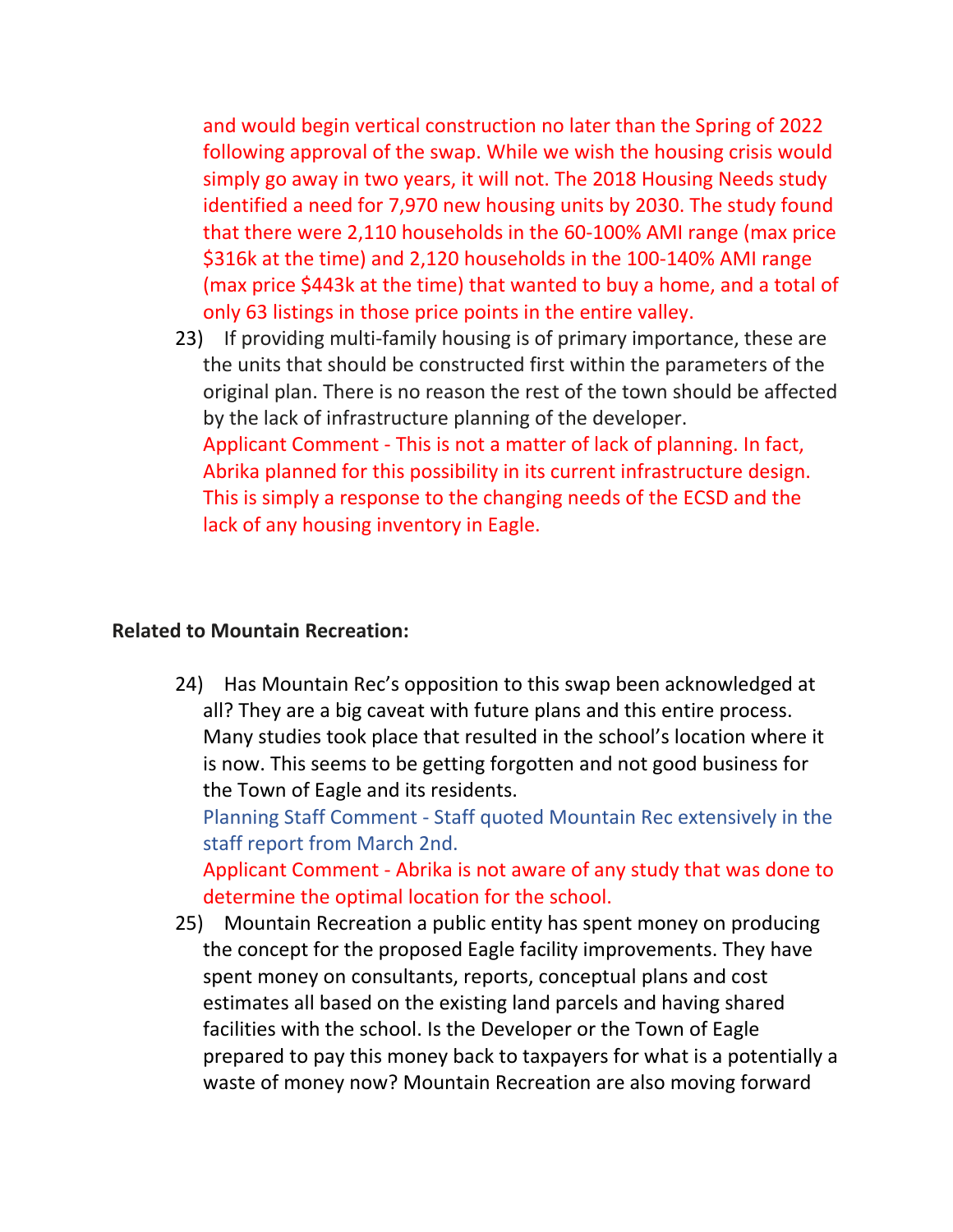with the fundraising and ballot measures for this which is significantly further ahead than the Developer is with their plans.

Planning Staff Comment - As seen in the staff report, staff focuses on plans and policies to evaluate an application.

Applicant Comment - Abrika reviewed the Mountain Rec plan and the school swap land layout was chosen to minimize conflict with the Mountain Rec plan. One ball field would need to move to a nearby open area, but the core amenities are unaffected.

26) Answer the questions, address concerns presented by Willy Powell on Zoom.

Planning Staff Comment - Staff believes that Willy's questions were addressed during the meeting on March 2nd. If there are additional questions that Soleil would like answered please let us know. Applicant Comment - Please state the specific question. Abrika recalls that Willy asked if the ECSD had an opinion on this swap, to which we responded that their Land Use Committee stated to the Town that they prefer the new location although recognize this as a Town decision.

## **Regarding the SWAP of land:**

27) Look into the request for land value of both the current school site and proposed and provide that to the public. (public comments by Al Musser?)

Planning Staff Comment - As seen in the March 2nd staff report, staff focuses on plans and policies to evaluate an application.

Applicant Comment - We're not aware of a requirement for the TOE to verify land values, but the value of the new site would likely be greater than the current site due to the increased size (4 acres larger). While Mr. Musser is correct that the new site is not currently improved, Abrika is required to improve it when the ECSD intends to build a school. The land is not comparable to the land sold at Hockett Gulch, as suggested by Mr. Musser, because it is not entitled with the right to build 500 housing units.

28) Please expand or have the developer expand on why single-family housing lots cannot be a viable location for this workforce housing if we currently have an overabundance of single-family residences? (follow up to Bill Nutkins and Jesse Gregg?) P&Z members asked these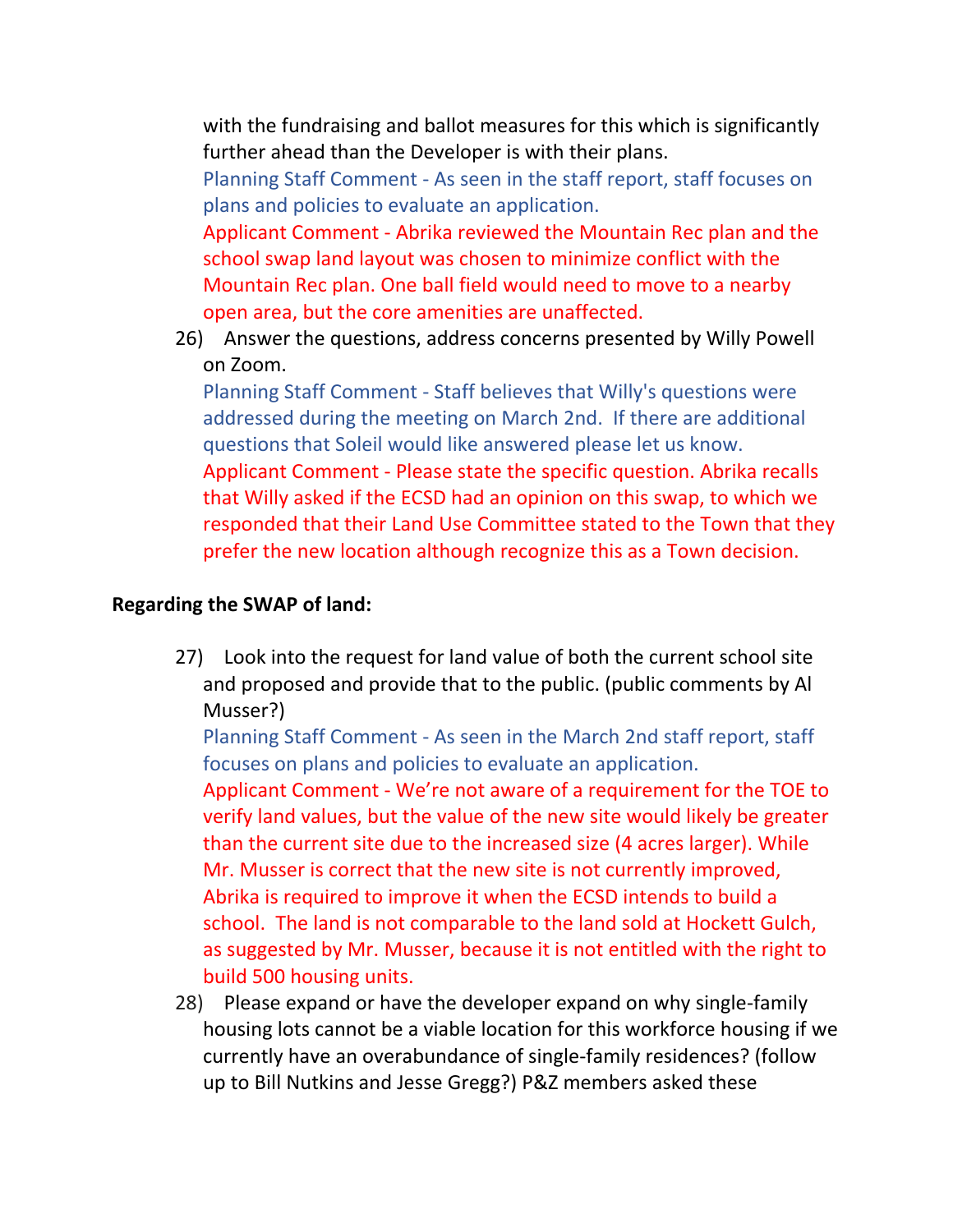questions of Rick and he avoided answering. The simple answer-it would cost developer more money. Truly it's not about housing for them, it's about money.

Applicant Comment - There are a total of 8 single family and 5 duplex lots created in Filing 1. There is not enough space in the location of the existing single-family lots to accommodate multifamily housing and the associated parking with the required setbacks from Sylvan Lake Rd or the internal road. To convert these lots into a MF parcel, we would need to remove the Filing 1 infrastructure in the alley (gas, sewer and non-potable) and in both Sylvan Lake Road and Red Peak Road (water, broadband and electric). These utilities have also been designed to serve future filings and Neighborhood A1 Phase 2 so replacement lines would be required to be installed in the roadway which would require removal and replacement of the road, curb and sidewalks.

29) Please address or have the Fire Department address the potential dangers of having a fire department directly across the street from a school during emergency calls situations simultaneously occurring with school start/end and carpool etc., exiting onto a busier Brush Creek Road with a stop sign or round-about on this street and Ouzel, which potentially will cause a backup of traffic in this area.

Planning Staff Comment - The Fire District has been a referral agency on this project since the application was submitted in October. Thus far, they have declined to comment. Staff emailed the Fire District on Friday, March 26, 2021, we are awaiting a written response from the Fire District.

Fire District Comment -

30) Rick stated the developer proposes a new school site only 3000ft from the Mtn Rec area. It is actually one mile away, or 5,280ft. What else was stated incorrectly by the developer? This distance between the rec facilities and proposed school, creates issues for students. Planning Staff Comment - Staff calculates this distance at roughly 3,367 ft (as a crow flies) and roughly 4,210 ft (if trying to follow future roads and guestimating where the school might be on both parcels). Exact distance is almost impossible to measure as we don't know where the school will be regardless of which parcel it is eventually built on.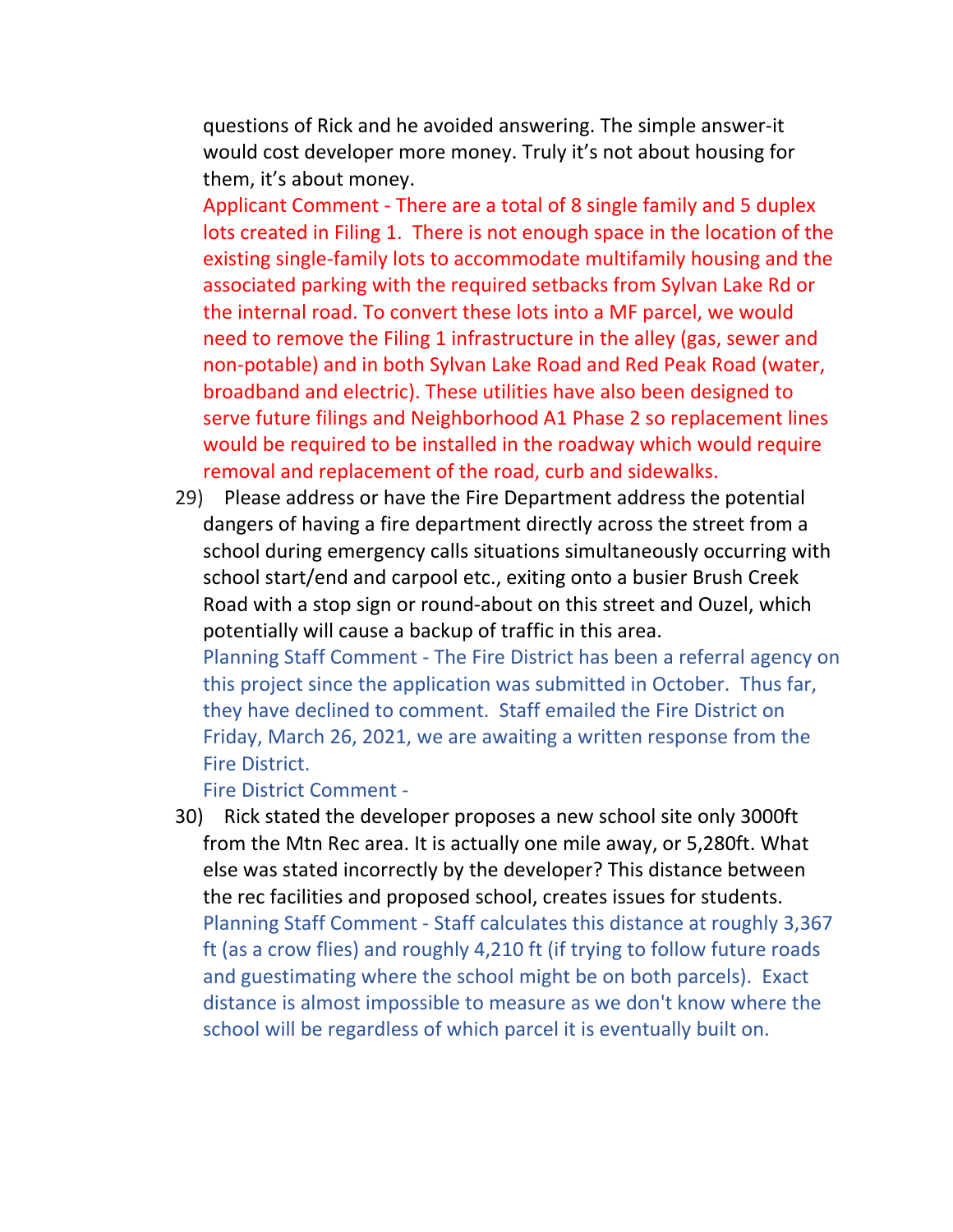Applicant Comment - Rick did not state the new site was 3000ft from Mtn Rec, Rick stated that the new school site is 3000ft from the current school site.

31) The developer in their original approval process stated that all LERP units would be dispersed in a reasonable manner throughout each neighborhood. Approving their new proposed amendment directly contradicts that and goes against the Eagle Area Plan of diversity throughout.

Planning Staff Comment - There was a condition of approval in the staff report noting that LERP would be reviewed during time Development Permit application, should this application be approved. Applicant Comment - The LERP units would be frontloaded, which is

beneficial for the Town, but would still be spread among multiple locations within A1 and A2.

32) Regarding the quality of workmanship of any workforce housing built, are there Town standards to follow? Building costs are ever increasing. To build a 900 sq ft unit and keep it within an affordable price-point has implications of workmanship that will not hold up over time. Is this how Eagle wants to satisfy our housing needs? Could such a large PUD development with a new proposal to have ALL workforce housing at the entrance follow what Eagle is trying to implement longterm?

Planning Staff Comment - The developer will need to follow the design and architectural standards for buildings in the PUD that they will submit to the Town for approval prior to the construction of any dwelling units. In addition, they will need to submit Major Development Permit applications for certain multi-family buildings. They will also need to abide by all Construction Rules and Regs adopted by the Town and enforced by the Building Department.

Applicant Comment - Contrary to the implications of this statement, we believe being a part of the "workforce" is a positive and look forward to providing affordable housing options to those that currently have none. We have shown renderings of the finish quality we plan and do not intend for these units to be low-quality.

33) If hearing correctly, Jesse Gregg stated that he was not understanding why the swap would happen at all when the use of other areas within Haymeadow could be an option. Please expand further on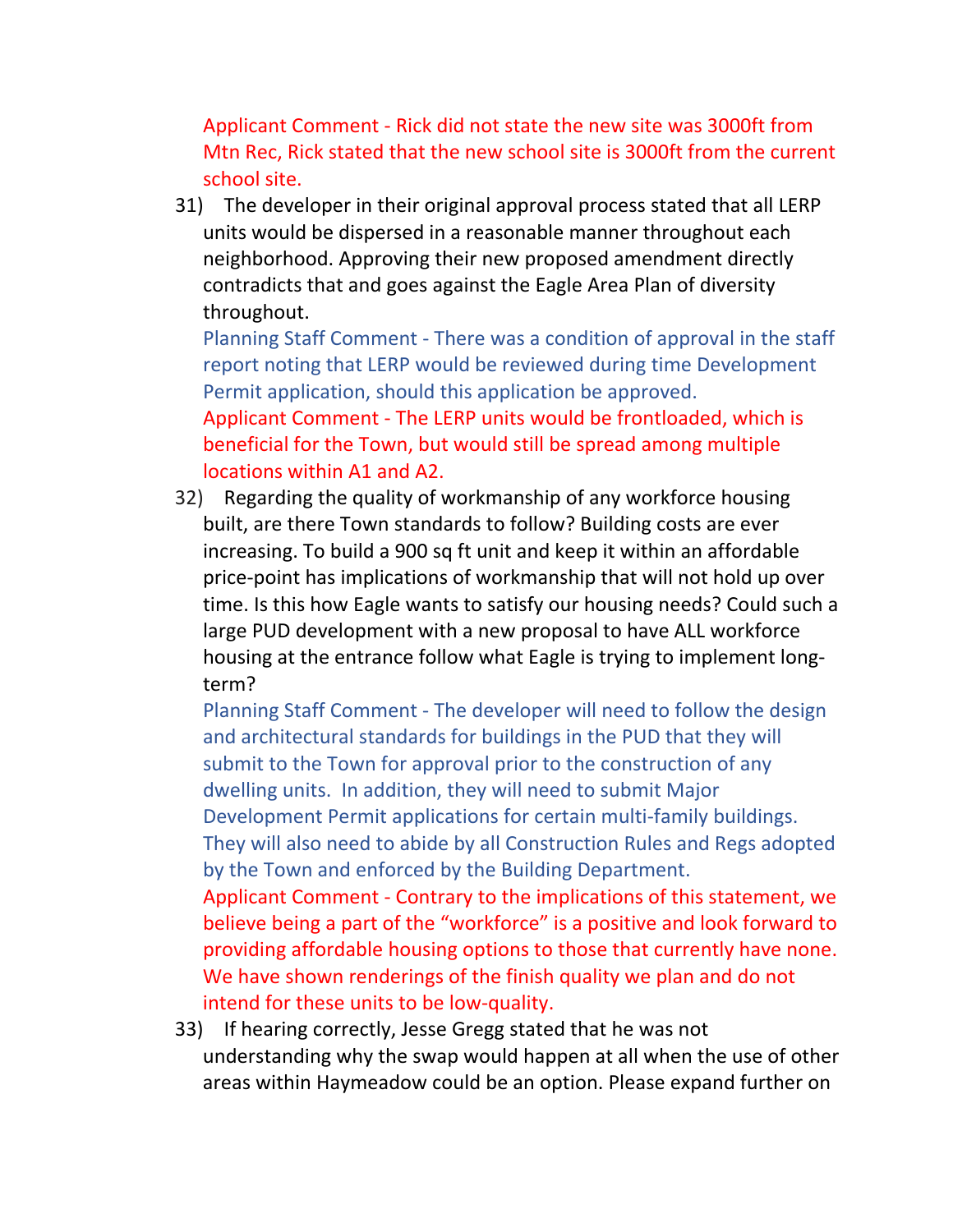this idea, especially on behalf of the Soleil homeowners and many others adversely affected with the proposed swap location. Prefer both a Town and developer response.

Planning Staff Comment - Planning staff has asked this question previously as well. The response has been, both from the previous Director of Public Works and the Developer, that there isn't enough land already subdivided and served by the existing infrastructure to move some of the density to land other than at the school site. That site is the only area both large enough to accommodate the density and infrastructure ready (this primarily has to do with water pressure). Applicant Comment - As stated above, the single family lots are not a possible location for increased density due to the small size of that parcel, setback requirements from the existing roadways, and in-place infrastructure.

34) Why can't the current school site and park be reapportioned in acreage where it is now if the school district wants more land? Planning Staff Comment - There's nothing to say that it couldn't be. Neither the School District nor Mountain Rec has approached the Town to have this discussion.

Applicant Comment - It could, but the Town would have a smaller park parcel.

35) It seems that in the Zoom meeting, there was a question of the exact number of units to be moved to the school parcel. By our count, we came up with 304 units. Can we get a clarification on the exact number of units?

Planning Staff Comment - 146 multi-family dwelling units were originally planned for Neighborhood A1. The developer has removed 48 MF units from Neighborhood B and 64 MF units from Neighborhood

C. The resulting MF swap is for  $112$  MF units from Neighborhoods B +

C. This results in a new MF unit total for Neighborhood A1 of 258 units. The exact number of units that Haymeadow is requesting to transfer is 112.

Applicant Comment - 112 is the exact number of units to be moved to the school parcel. This is clearly stated in the application. The site plan shown to Soleil and P&Z with 188 units is for 19.5 acres, 14.3 is the school parcel and 5.2 is an already approved multi-family development tract within Haymeadow that would be built with or without the swap.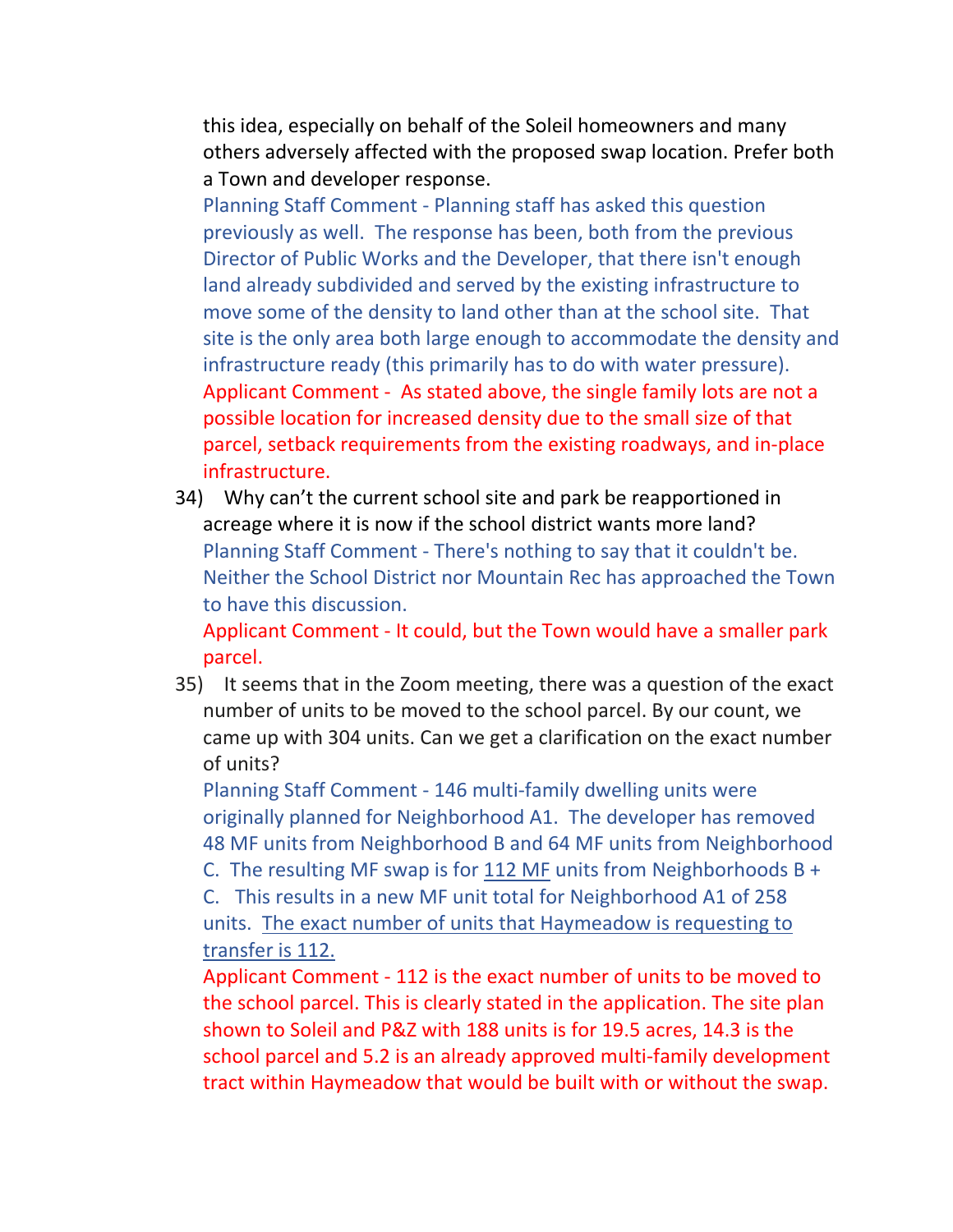76 units on 5.2 acres is already approved, we would be adding 112 units to the 14.3 acres and combining the parcels to make a more efficient site plan.

36) Was a water analysis conducted when the original PUD was approved? If not, why not? If so, how much extra capacity was available in the current system to allow for supplying 304 additional units? What will be the burden on the current water system given that so many more units will be using the existing water infrastructure. How would this impact the rest of the town's residents? Planning Staff Comment - This was calculated at time of 1st Subdivision Final Plat. Applicant Comment - A water analysis was conducted for the project

and the first phase. The 112 additional units in the first phase will not impact the rest of the town's residents.

## **Regarding Traffic Issues and Field Street:**

37) Who pays for the traffic study? The overall traffic issues external to Haymeadow in the surrounding area should be taken into consideration, as well as all Eagle streets feeding in and out of this area, including traffic patterns to/from Hwy 6/Grand Ave. Planning Staff Comment - The developer pays for any studies required by the Town and directly related to a land use application. A Townwide traffic study would need to be paid for by the Town. There Is currently a Grand Avenue Corridor Study underway, which will evaluate traffic on Grand Avenue.

Applicant Comment - Haymeadow paid for the traffic study, using the same traffic engineer that the Town of Eagle uses. The traffic study did take into consideration traffic external to Haymeadow.

38) The developer rep-Rick Pylman stated on Zoom that Field Street will not be a thru-street per their proposed swap and/or with any other part of the development, ever. Please state the Town's position or associated agencies regarding this issue.

Planning Staff Comment - Field Street is a public street. In Mountain Rec's plan, Field Street is shown dead ending in an overflow parking lot. In the approved Haymeadow PUD, there was the potential for an emergency access route from roughly the vicinity of Field Street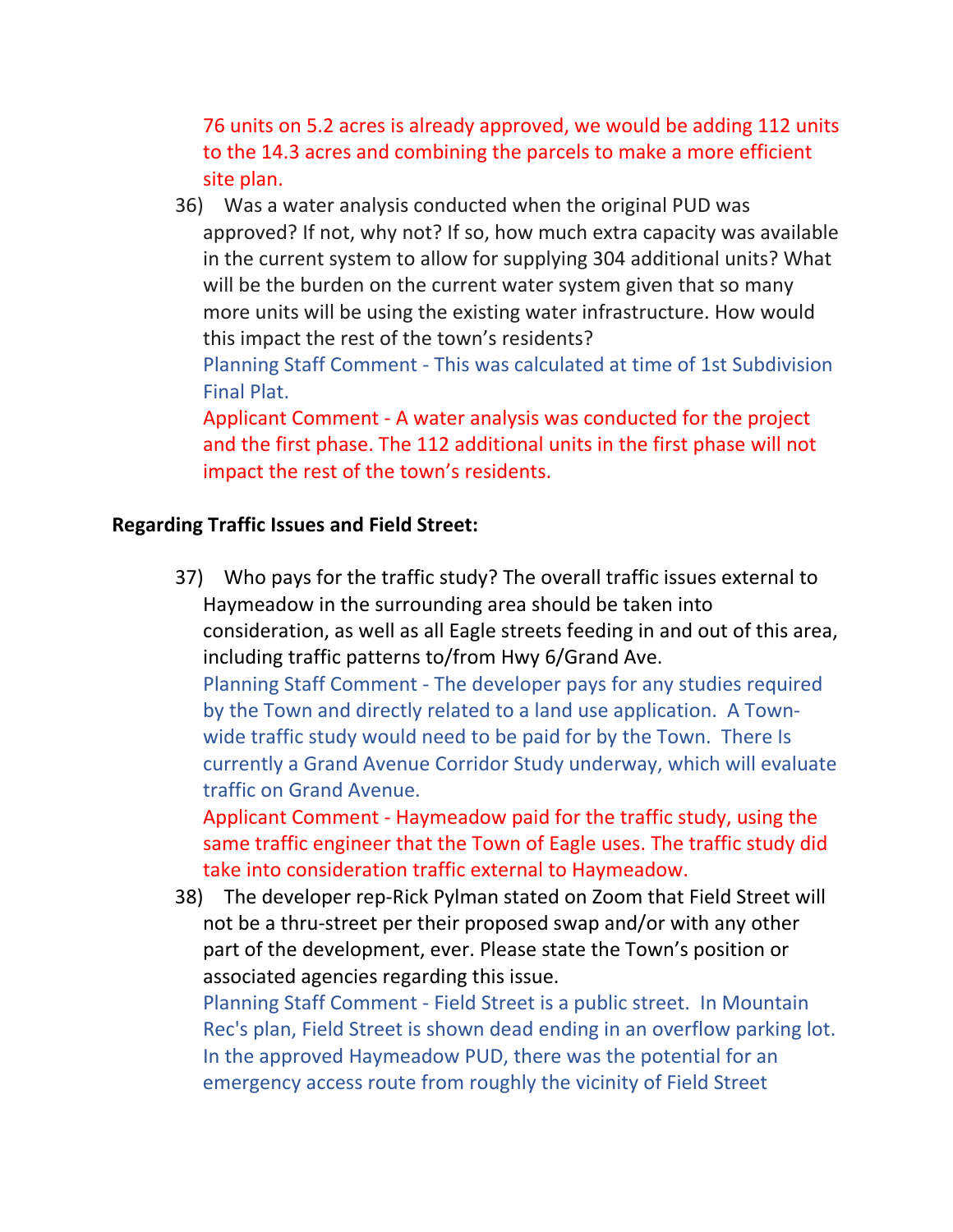through to the road that the school would be on (perpendicular to the Sylvan Lake Road extension).

Public Works Comment -

Applicant Comment - Abrika is not proposing any extension of Field Street.

39) Traffic studies are 8 years old and should not be used to try to push something through like this large proposed change. New studies need to take place including surrounding traffic feeder areas, external to Haymeadow. Will this happen? Will these traffic studies be performed by an independent firm, not associated with the developer? Staff Comment - Public Works and Planning staff reviewed and discussed the previous Traffic Study as well as the updated traffic Memo, it was felt that the Traffic Study did adequately address the external impacts of Haymeadow, but did not provide enough information regarding traffic patterns and impacts internal to the development. This information is detailed in the March 2nd staff report.

Applicant Comment - The prior traffic study assumed full buildout of all approved properties in Eagle, including an assumption of buildout on what is now the Hardscrabble conservation easement.

- 40) The traffic study needs to consider all the weekend leisure traffic to Sylvan Lake and the all the cyclists that use this route and having a roundabout near Ouzel Lane could potentially cause accidents. Planning Staff Comment - Staff believes that the existing impacts to Brush Creek Road were adequately addressed in the traffic study. Applicant Comment - The location of the school will not change the configuration of the intersection at Ouzel Lane and Brush Creek Road.
- 41) School runs from August thru May-most students would likely ride their bikes to the currently approved location and therefore less traffic than a multi-unit housing development and only for 9 months/year. This will help with traffic issues, contrary to a large housing installation. Planning Staff Comment - The additional internal traffic impacts requested by Public Works should help us to better evaluate these concerns.

Applicant Comment - The updates to the traffic study will incorporate an analysis of walking and biking traffic. Both sites are connected by 10-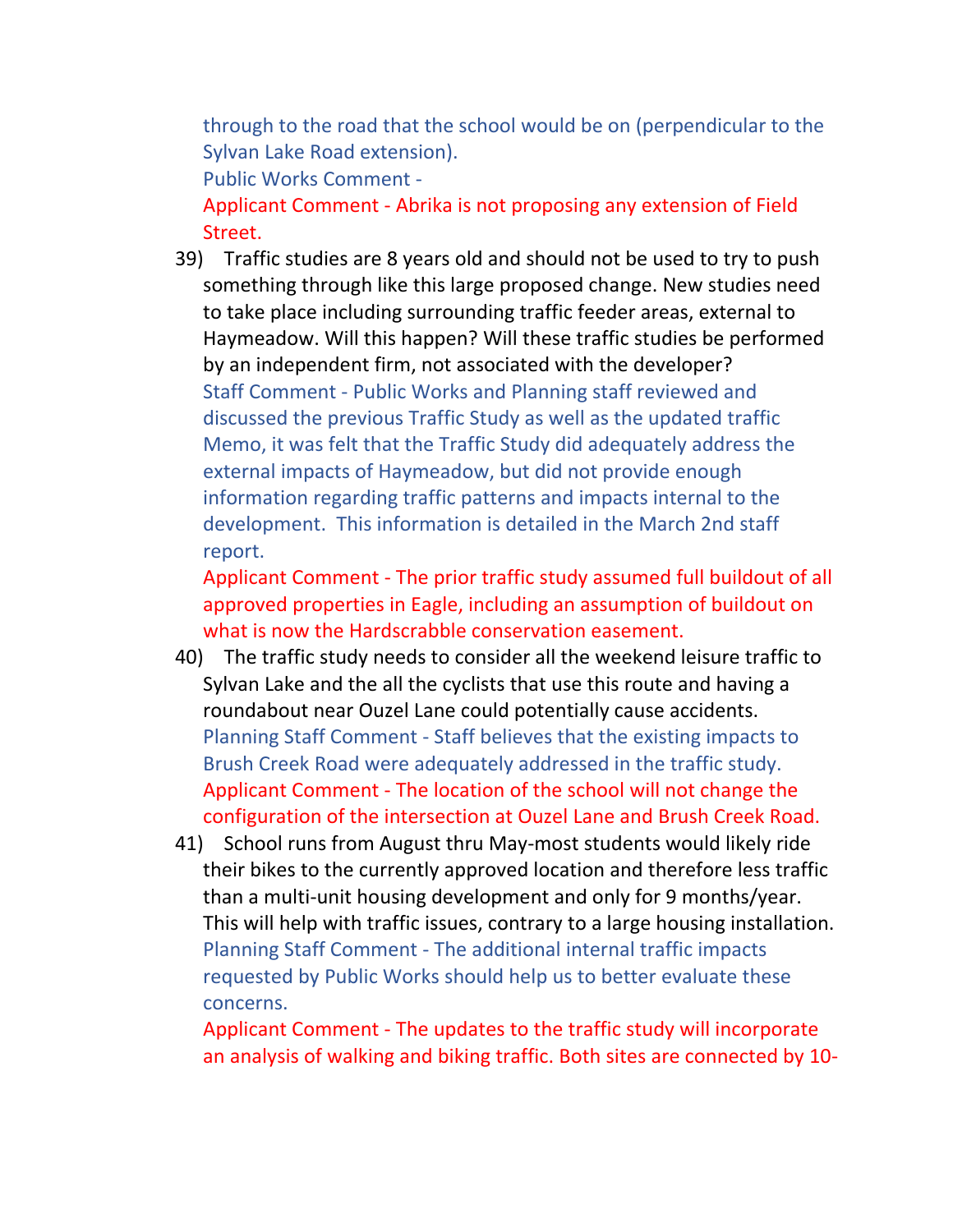foot-wide bike paths over a short distance and while some households may be further away, others will be closer.

42) Starting salary for an ECSD teacher appears to be \$42K. With that salary, what teacher can afford a \$400K 1- or 2-bedroom unit on their own? This type of housing will lead to more people living together in these smaller units, creating even more traffic and parking issues. More people, more cars. Elevate Eagle Comprehensive Plan provides data of 2.96 people per household. Vehicle count will potentially be even higher in this area. And the developer's proposed 3 story units to be placed in the current school location does not have nearly enough parking to accommodate.

Applicant Comment - The ECSD Housing Master Plan states "For many years, District employees have identified housing as one of the biggest challenges to living and working in Eagle County." The Master Plan states a goal of providing 120 housing opportunities for ECSD employees and defines "affordable" as less than \$412,000 (140% AMI or \$105,000 for two people). Haymeadow will be required to meet the same parking code as all other developments.

43) We also agree that moving these units farther north does not alleviate many of the issues, especially the traffic issue. As residents of Field St. who were told at time of purchase that Field St. would remain terminated at its current location. We feel our home value will be negatively impacted if this becomes a through street. We remain strongly opposed to this swap.

Applicant Comment - As previously stated, Abrika is not proposing any extension of Field Street.

### **Cabin Issues:**

44) Clarify who would renovate, own, maintain, and potentially profit from any venues at the manager's cabin? If the profit would go to developer, then the Town should definitely take into consideration the public comments made regarding the Pavilion not at capacity. Planning Staff Comment - The developer would renovate, own, maintain and potentially profit from the Cabin. The Cabin would not become Town Property at any point; the developer will maintain full